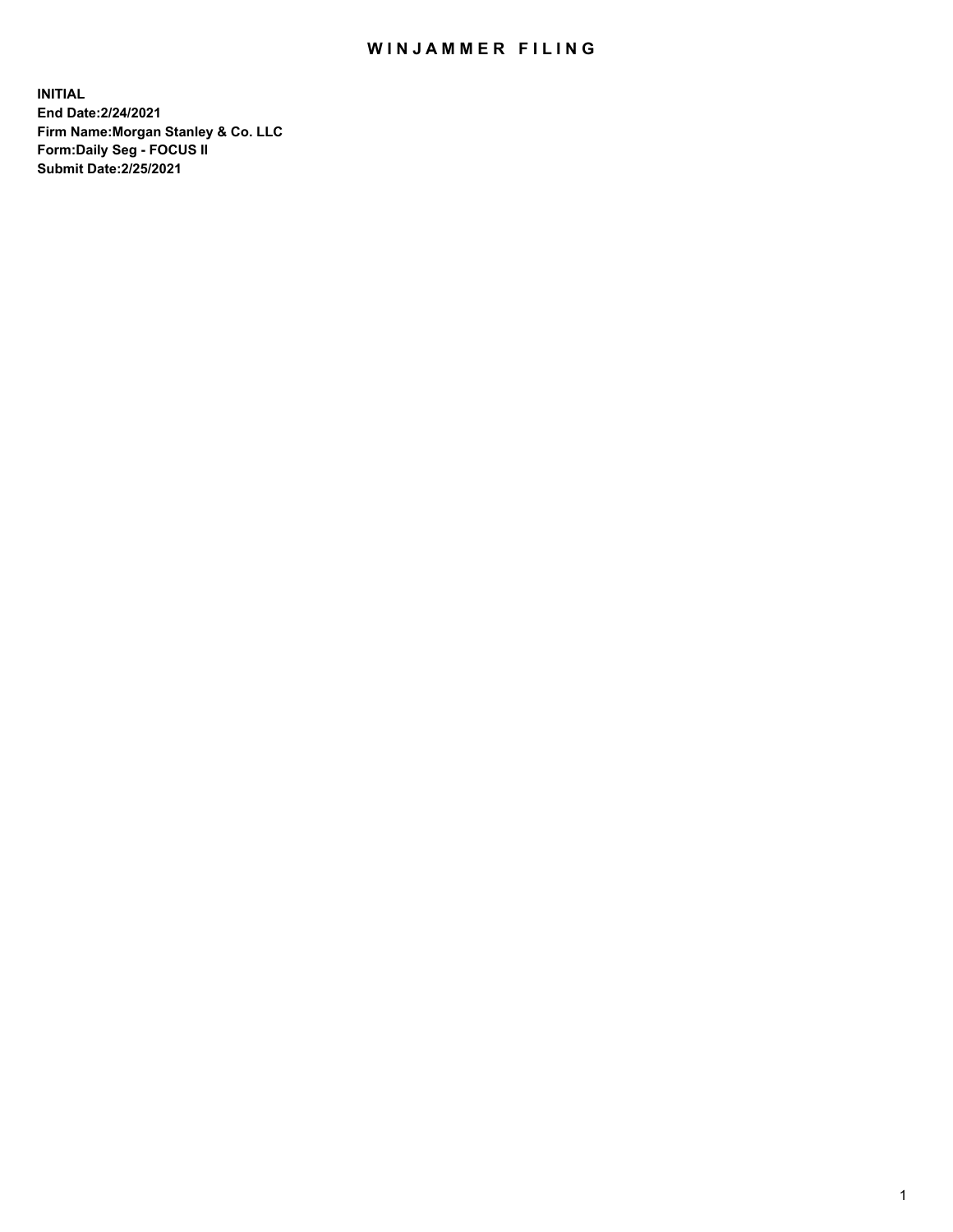**INITIAL End Date:2/24/2021 Firm Name:Morgan Stanley & Co. LLC Form:Daily Seg - FOCUS II Submit Date:2/25/2021 Daily Segregation - Cover Page**

| Name of Company                                                                                                                                                                                                                                                                                                                | Morgan Stanley & Co. LLC                                    |
|--------------------------------------------------------------------------------------------------------------------------------------------------------------------------------------------------------------------------------------------------------------------------------------------------------------------------------|-------------------------------------------------------------|
| <b>Contact Name</b>                                                                                                                                                                                                                                                                                                            | <b>Ikram Shah</b>                                           |
| <b>Contact Phone Number</b>                                                                                                                                                                                                                                                                                                    | 212-276-0963                                                |
| <b>Contact Email Address</b>                                                                                                                                                                                                                                                                                                   | Ikram.shah@morganstanley.com                                |
| FCM's Customer Segregated Funds Residual Interest Target (choose one):<br>a. Minimum dollar amount: ; or<br>b. Minimum percentage of customer segregated funds required:% ; or<br>c. Dollar amount range between: and; or<br>d. Percentage range of customer segregated funds required between: % and %.                       | 235,000,000<br><u>0</u><br>00<br>0 <sub>0</sub>             |
| FCM's Customer Secured Amount Funds Residual Interest Target (choose one):<br>a. Minimum dollar amount: ; or<br>b. Minimum percentage of customer secured funds required:%; or<br>c. Dollar amount range between: and; or<br>d. Percentage range of customer secured funds required between:% and%.                            | 140,000,000<br><u>0</u><br>0 <sub>0</sub><br>0 <sub>0</sub> |
| FCM's Cleared Swaps Customer Collateral Residual Interest Target (choose one):<br>a. Minimum dollar amount: ; or<br>b. Minimum percentage of cleared swaps customer collateral required:% ; or<br>c. Dollar amount range between: and; or<br>d. Percentage range of cleared swaps customer collateral required between:% and%. | 92,000,000<br><u>0</u><br>0 Q<br>0 <sub>0</sub>             |

Attach supporting documents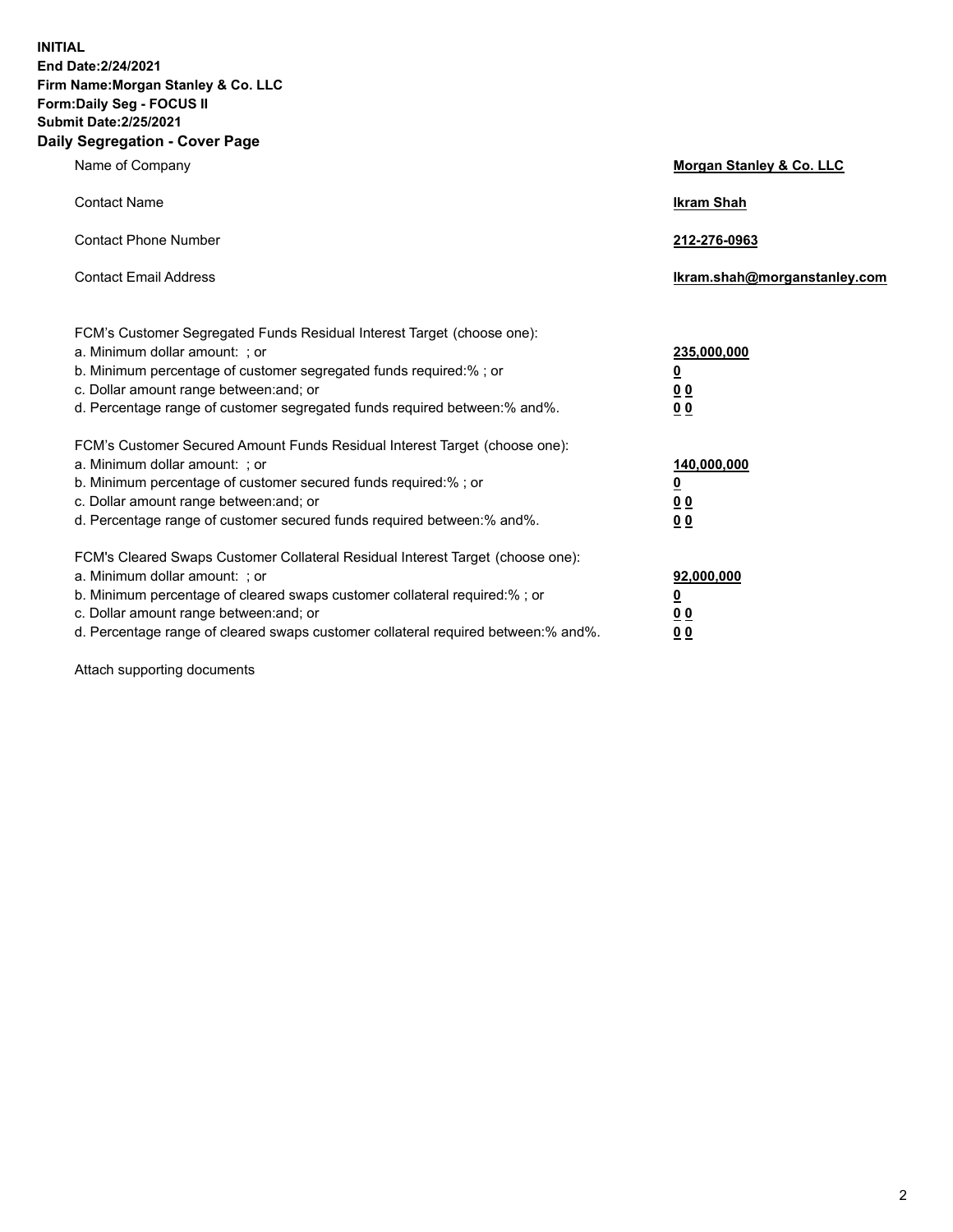## **INITIAL End Date:2/24/2021 Firm Name:Morgan Stanley & Co. LLC Form:Daily Seg - FOCUS II Submit Date:2/25/2021**

**Daily Segregation - Secured Amounts** Foreign Futures and Foreign Options Secured Amounts Amount required to be set aside pursuant to law, rule or regulation of a foreign government or a rule of a self-regulatory organization authorized thereunder 1. Net ledger balance - Foreign Futures and Foreign Option Trading - All Customers A. Cash **4,353,512,001** [7315] B. Securities (at market) **2,379,855,775** [7317] 2. Net unrealized profit (loss) in open futures contracts traded on a foreign board of trade **1,198,219,590** [7325] 3. Exchange traded options a. Market value of open option contracts purchased on a foreign board of trade **35,434,040** [7335] b. Market value of open contracts granted (sold) on a foreign board of trade **-32,354,911** [7337] 4. Net equity (deficit) (add lines 1. 2. and 3.) **7,934,666,495** [7345] 5. Account liquidating to a deficit and account with a debit balances - gross amount **114,749,824** [7351] Less: amount offset by customer owned securities **-102,086,903** [7352] **12,662,921** 6. Amount required to be set aside as the secured amount - Net Liquidating Equity Method (add lines 4 and 5) 7. Greater of amount required to be set aside pursuant to foreign jurisdiction (above) or line 6. FUNDS DEPOSITED IN SEPARATE REGULATION 30.7 ACCOUNTS 1. Cash in banks A. Banks located in the United States **537,560,407** [7500] B. Other banks qualified under Regulation 30.7 **708,028,990** [7520] **1,245,589,397** 2. Securities A. In safekeeping with banks located in the United States **408,216,373** [7540] B. In safekeeping with other banks qualified under Regulation 30.7 **22,403,702** [7560] **430,620,075** 3. Equities with registered futures commission merchants A. Cash **22,536,655** [7580] B. Securities **0** [7590] C. Unrealized gain (loss) on open futures contracts **1,161,632** [7600] D. Value of long option contracts **0** [7610] E. Value of short option contracts **0** [7615] **23,698,287** [7620] 4. Amounts held by clearing organizations of foreign boards of trade A. Cash **0** [7640]

- B. Securities **0** [7650]
- C. Amount due to (from) clearing organization daily variation **0** [7660]
- D. Value of long option contracts **0** [7670]
- E. Value of short option contracts **0** [7675] **0** [7680]
- 5. Amounts held by members of foreign boards of trade
	-
	-
	- C. Unrealized gain (loss) on open futures contracts **1,197,057,958** [7720]
	- D. Value of long option contracts **35,434,040** [7730]
	- E. Value of short option contracts **-32,354,911** [7735] **6,463,730,017**
- 6. Amounts with other depositories designated by a foreign board of trade **0** [7760]
- 7. Segregated funds on hand **0** [7765]
- 8. Total funds in separate section 30.7 accounts **8,163,637,776** [7770]
- 9. Excess (deficiency) Set Aside for Secured Amount (subtract line 7 Secured Statement Page 1 from Line 8)
- 10. Management Target Amount for Excess funds in separate section 30.7 accounts **140,000,000** [7780]
- 11. Excess (deficiency) funds in separate 30.7 accounts over (under) Management Target **76,308,360** [7785]

**0** [7305]

[7354] **7,947,329,416** [7355]

**7,947,329,416** [7360]

[7530]

[7570]

 A. Cash **3,314,357,230** [7700] B. Securities **1,949,235,700** [7710] [7740] **216,308,360** [7380]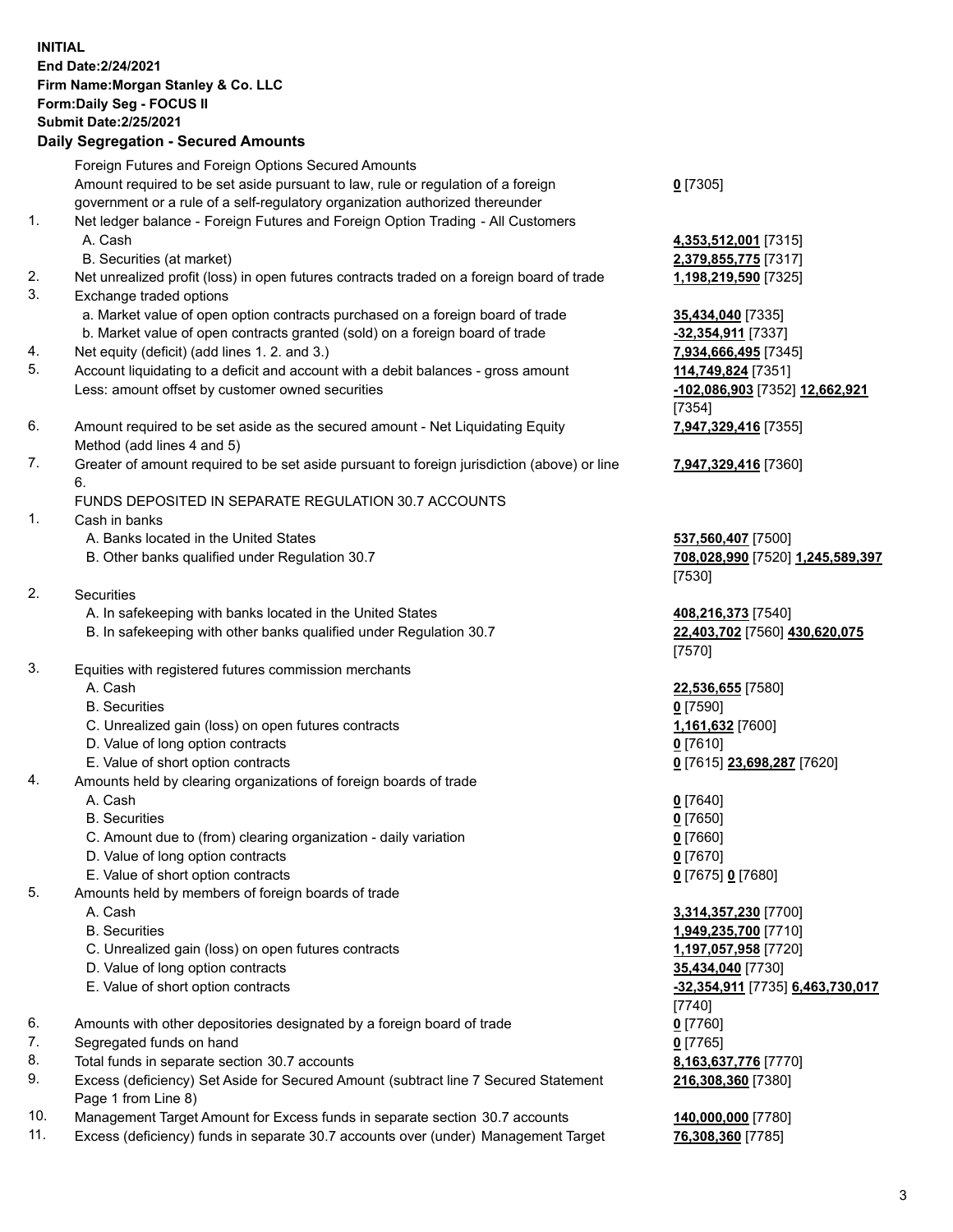**INITIAL End Date:2/24/2021 Firm Name:Morgan Stanley & Co. LLC Form:Daily Seg - FOCUS II Submit Date:2/25/2021 Daily Segregation - Segregation Statement** SEGREGATION REQUIREMENTS(Section 4d(2) of the CEAct) 1. Net ledger balance A. Cash **14,976,404,245** [7010] B. Securities (at market) **8,202,045,288** [7020] 2. Net unrealized profit (loss) in open futures contracts traded on a contract market **2,901,681,518** [7030] 3. Exchange traded options A. Add market value of open option contracts purchased on a contract market **638,629,816** [7032] B. Deduct market value of open option contracts granted (sold) on a contract market **-367,813,007** [7033] 4. Net equity (deficit) (add lines 1, 2 and 3) **26,350,947,860** [7040] 5. Accounts liquidating to a deficit and accounts with debit balances - gross amount **452,925,701** [7045] Less: amount offset by customer securities **-432,000,148** [7047] **20,925,553** [7050] 6. Amount required to be segregated (add lines 4 and 5) **26,371,873,413** [7060] FUNDS IN SEGREGATED ACCOUNTS 7. Deposited in segregated funds bank accounts A. Cash **4,851,960,776** [7070] B. Securities representing investments of customers' funds (at market) **0** [7080] C. Securities held for particular customers or option customers in lieu of cash (at market) **1,054,183,650** [7090] 8. Margins on deposit with derivatives clearing organizations of contract markets A. Cash **13,379,527,751** [7100] B. Securities representing investments of customers' funds (at market) **0** [7110] C. Securities held for particular customers or option customers in lieu of cash (at market) **7,147,861,638** [7120] 9. Net settlement from (to) derivatives clearing organizations of contract markets **145,211,715** [7130] 10. Exchange traded options A. Value of open long option contracts **638,629,816** [7132] B. Value of open short option contracts **-367,813,007** [7133] 11. Net equities with other FCMs A. Net liquidating equity **9,100,195** [7140] B. Securities representing investments of customers' funds (at market) **0** [7160] C. Securities held for particular customers or option customers in lieu of cash (at market) **0** [7170] 12. Segregated funds on hand **0** [7150] 13. Total amount in segregation (add lines 7 through 12) **26,858,662,534** [7180] 14. Excess (deficiency) funds in segregation (subtract line 6 from line 13) **486,789,121** [7190]

- 15. Management Target Amount for Excess funds in segregation **235,000,000** [7194]
- 16. Excess (deficiency) funds in segregation over (under) Management Target Amount Excess

**251,789,121** [7198]